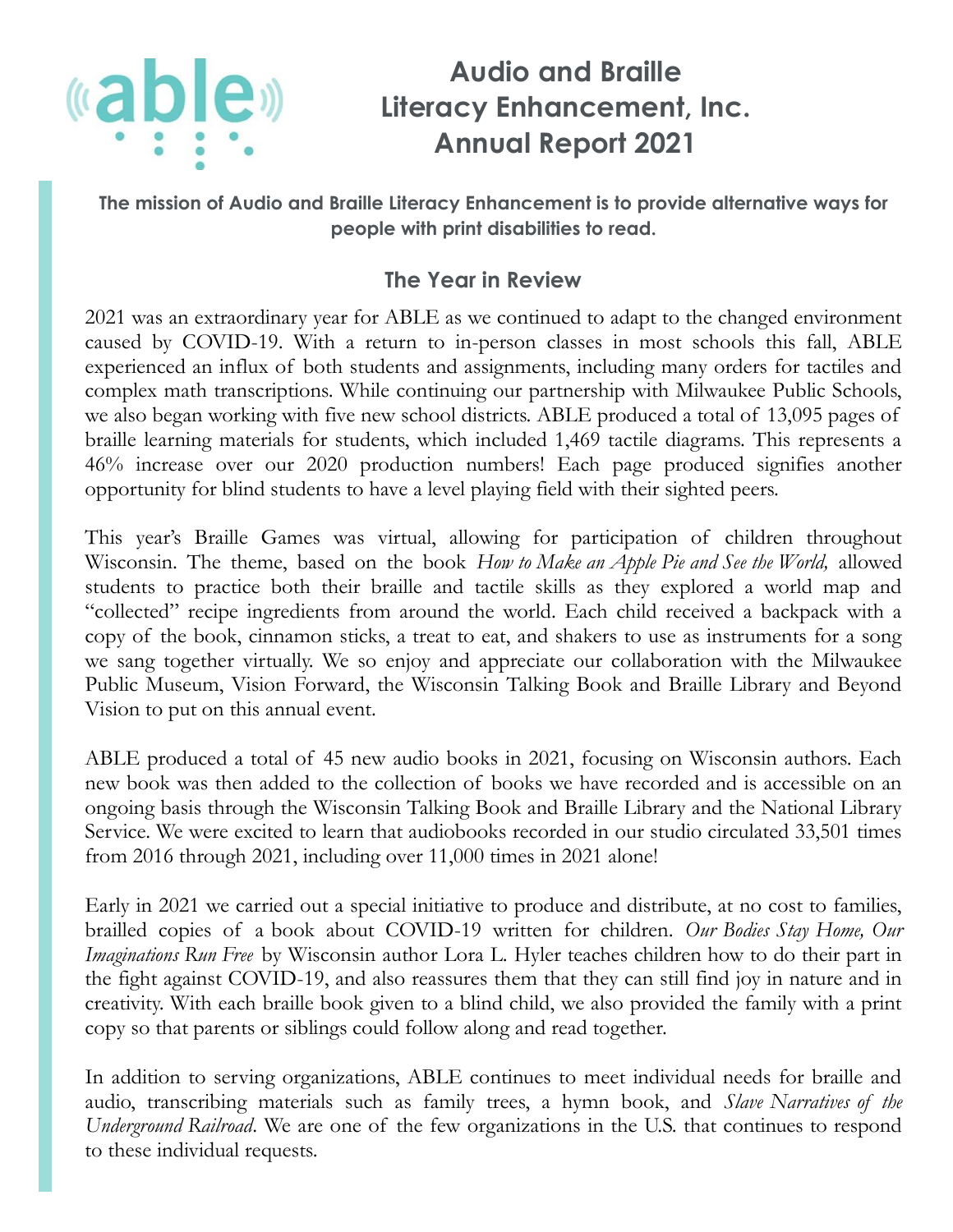# **Audio and Braille Literacy Enhancement, Inc.**

### **AUDITED FINANCIALS 2021**

#### **Support & Revenue**

| Total Support & Revenue  |               | \$819,230 |
|--------------------------|---------------|-----------|
| In-Kind Revenue          |               | \$259,037 |
| <b>Foundation Grants</b> |               | \$348,953 |
| Program Service Fees     | $\mathbb S^-$ | 57,009    |
| Contributions            | $\mathcal{F}$ | 67,638    |
| Investment Income        |               | 86,593    |

#### **Expenses**

| <b>Total Expenses</b> | \$685,116 |
|-----------------------|-----------|
| Program Services      | \$580,187 |
| Management & Gen'l    | \$81,250  |
| Fundraising           | \$23,679  |

#### **Staff**

Cheryl Orgas Executive Director

Shawn Brimley Braille Assistant

Kathleen Bruening Braille Specialist

Karen Duerr Office Manager

Claire Egan Braille Manager

Andrew Jambura Audio Manager

Sean Paulson Tactile Assistant Richard Robbins Network Administrator Matthew Scholtes Tactile & Production Manager

Dylan Shanahan Audio Specialist

Meghan Swanson Braille Production Manager



### **Board of Directors**

Michelle Gran, President Erica Reib, Vice President Diana Pine, Secretary Robert Watson, Treasurer Robin Brisco Carlos Garcia Sarah Heesen Elliott King Dawn Koceja Dale Kuehn Brian Mason Don Natzke Zarina Mohd Shah, Ex Officio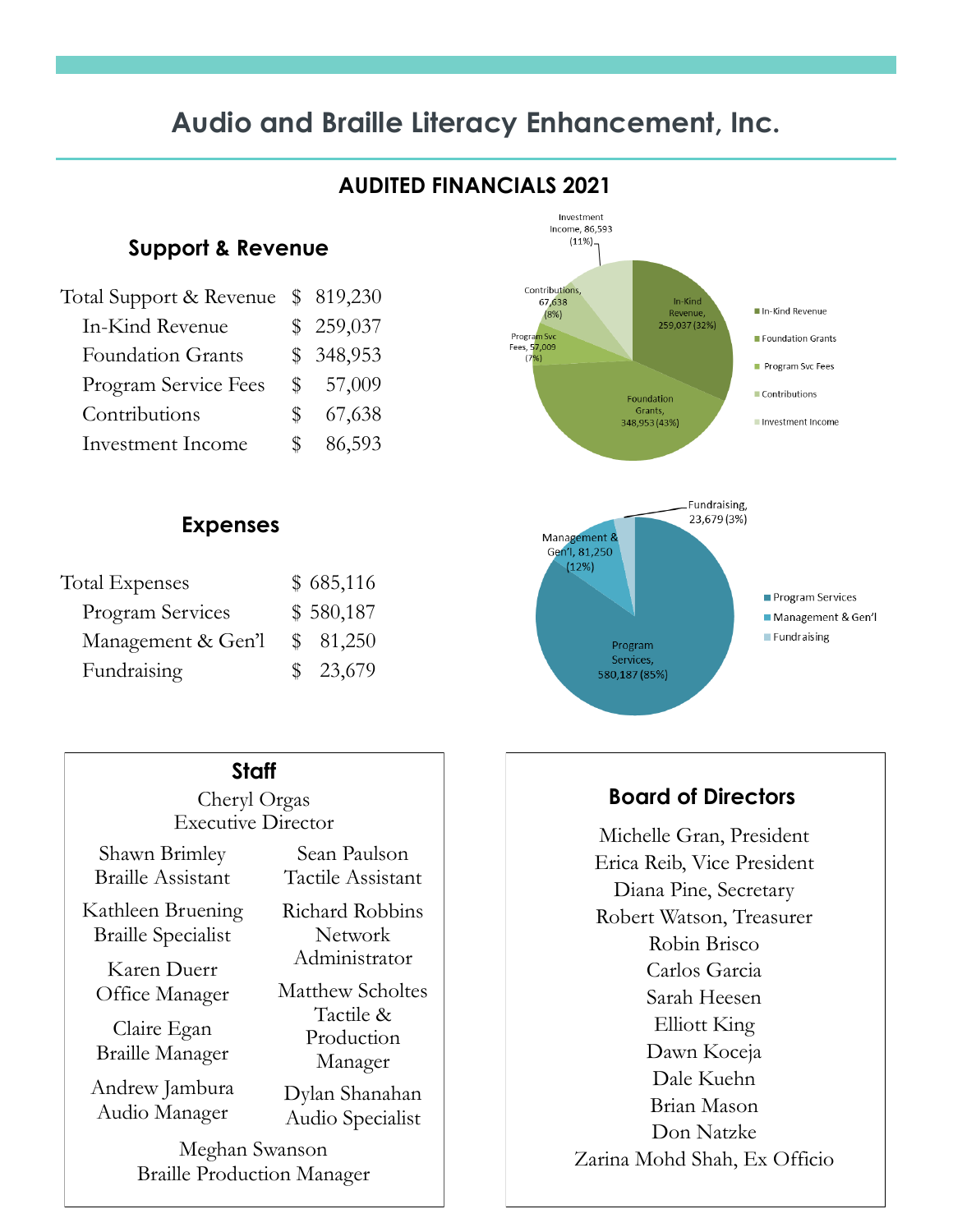### **Honors and Memorials**

**In Memory of Tom Gauthier** Richard & Roanne Barnes Amanda Cose Michelle Gran Richard & Diana Pine

**In Memory of Margie Mazzarello**  Marilyn Harmon

**In Memory of Lorraine Orgas** Roberta Whiteside

**In Memory of S. Melmarie Stoll, Who Worked for the Blind for 45 Years** Sandra Adams Sr. Mary John Ann Zettelmaier

**In Memory of My Mom Barbara, Who Transcribed Many, Many Books into Braille in N.J.**  Doris & Ed Heiser

**In Honor of ABLE Staff & Volunteers**  Kristina Paris

**In Honor of All Those Working for ABLE** Vidya Girish

**In Honor of Courageous Students**  Gary Kendziorski

**In Honor of Jan Knowles** John Knowles

**In Honor of Bennett Lehman** Jane Anderson Michael & Luann Berns

**In Honor of Mickey Lundgren, for Many Years of Wednesdays as RN Monitor** Janet Goldsmith

**In Honor of Leann & Harold Mester** Physicians Realty Trust

**In Honor of Merete Mohs** Curt and Lois Mohs Janet Mohs

**In Honor of Cheryl Orgas** Kathryn Lorrigan Lenore Tesch Sue Wood

**In Honor of Bill Meeker & Cheryl Orgas**  Gary & Helen Brashear Chris Meeker

**In Honor of Edna & Kenneth Proeber** Cynthia Proeber

**To Celebrate the Service of Kathy Bruening** Constance Sleger

### **Special Donations**

**Donations through the Greater Milwaukee Foundation** Anthony and Andrea Bryant Family Fund Elm II Catherine and Walter Lindsay Foundation Fund Spirit Gifts-SMS Fund

Sunrise Foundation Fund

**Donations through United Way of Greater Milwaukee** Wendy Huot

Dan Jambura Ted Kellner Tracy Thomas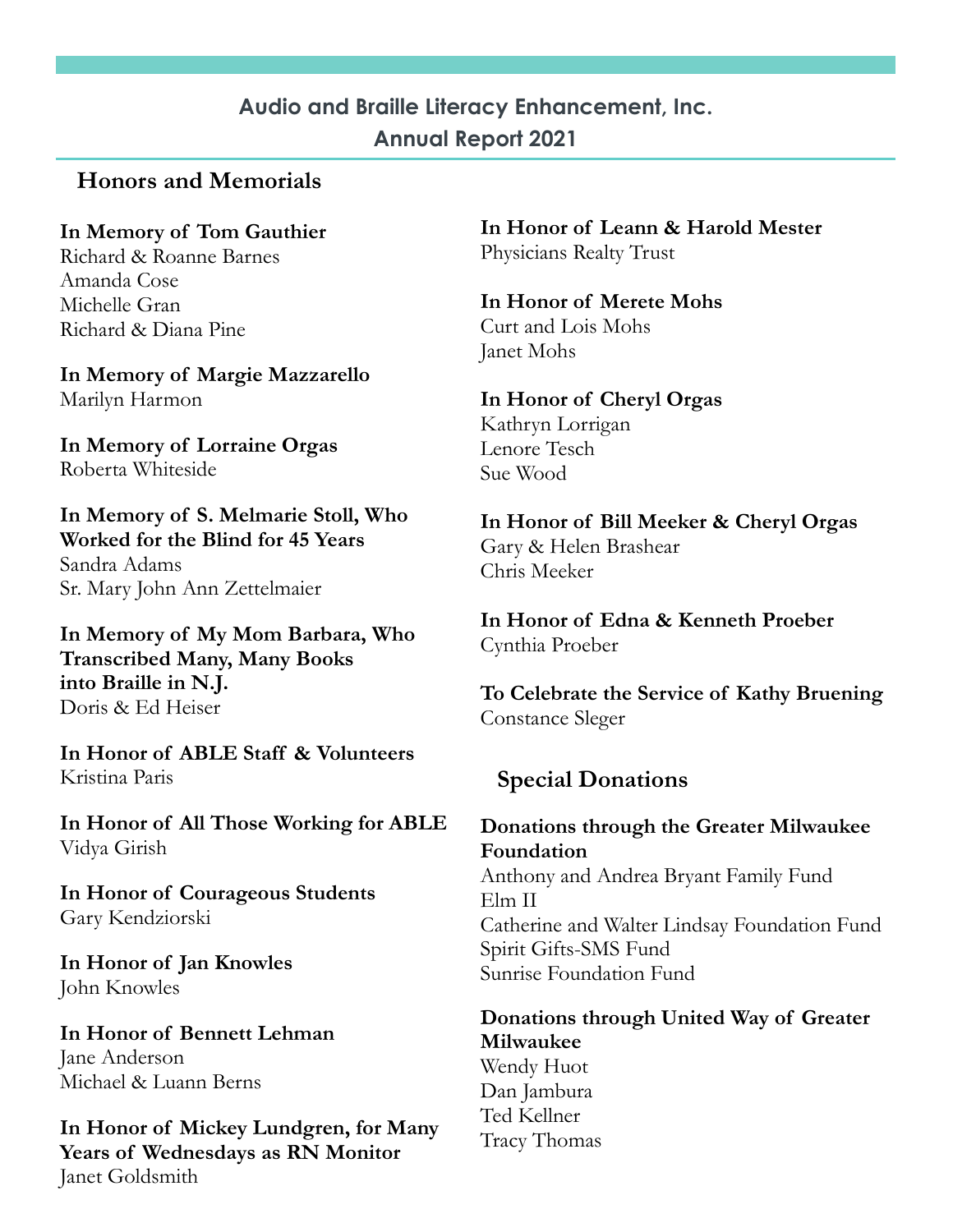#### **\$10,000 and up**

Anonymous Bader Philanthropies Charles E. Benidt Foundation Inc. The Otto Bremer Trust Anthony and Andrea Bryant Family Fund Tom Gauthier (deceased) Industries for the Blind Inc. Catherine and Walter Lindsay Foundation Fund Jane Bradley Pettit Foundation Inc. Melitta S. Pick Charitable Trust Francie Luke Silverman Foundation

#### **\$5,000 - \$9,999**

Anon Charitable Trust Gene & Lori Batchelder Alvin and Marion Birnschein Foundation Inc. Catholic Community Foundation Chase Family Foundation ConocoPhillips Company Forest County Potawatomi Foundation Green Bay Packers Foundation B.A. & Esther Greenheck Foundation Jerome and Dorothy Holz Family Foundation Ladish Co. Foundation Little Rapids Corporation (Egan Family Foundation) A.O. Smith Foundation Inc. Stackner Family Foundation Gregory C. Van Wie Charitable Fund

#### **\$1,000 - \$4,999**

Anonymous Donors Badger Meter Foundation The Marjorie L. Christiansen Foundation Cornerstone Foundation of Northeastern Wisconsin Demmer Charitable Trust Terrence & Maura Eggert Elm II

#### **\$1,000 - \$4,999 cont'd.**

Dr. Harry J. Heeb Foundation William & Sandy Heitz Family Foundation Evan & Marion Helfaer Foundation Dorothy Inbusch Foundation Inc. North Shore Congregational Church Clare M. Peters Charitable Trust The L.E. Phillips Family Foundation, Inc. PPC Foundation (PieperPower Foundation) The Presto Foundation Saint John's Communities' Visually Impaired Endowment Fund Katherine Schneider E.C. Styberg Foundation Inc. Sunrise Foundation Fund WE Energies Foundation Youth Foundation - Greater Milwaukee Association of REALTORS®

#### **\$500 - \$999**

Robert Balderson The Albert J. and Flora H. Ellinger Foundation Inc. Frank & Susan Gedelman Doris & Ed Heiser IBM Dan Jambura Gina Johnson Kelben Foundation, Inc. Mr. & Mrs. Ted D. Kellner Elliott King Cheryl Orgas & Bill Meeker Diana & Rich Pine Physicians Realty Trust Mark & Joan Schneider Larry & Sue Sebranek Spirit Gifts-SMS Fund Robert Watson Roberta Whiteside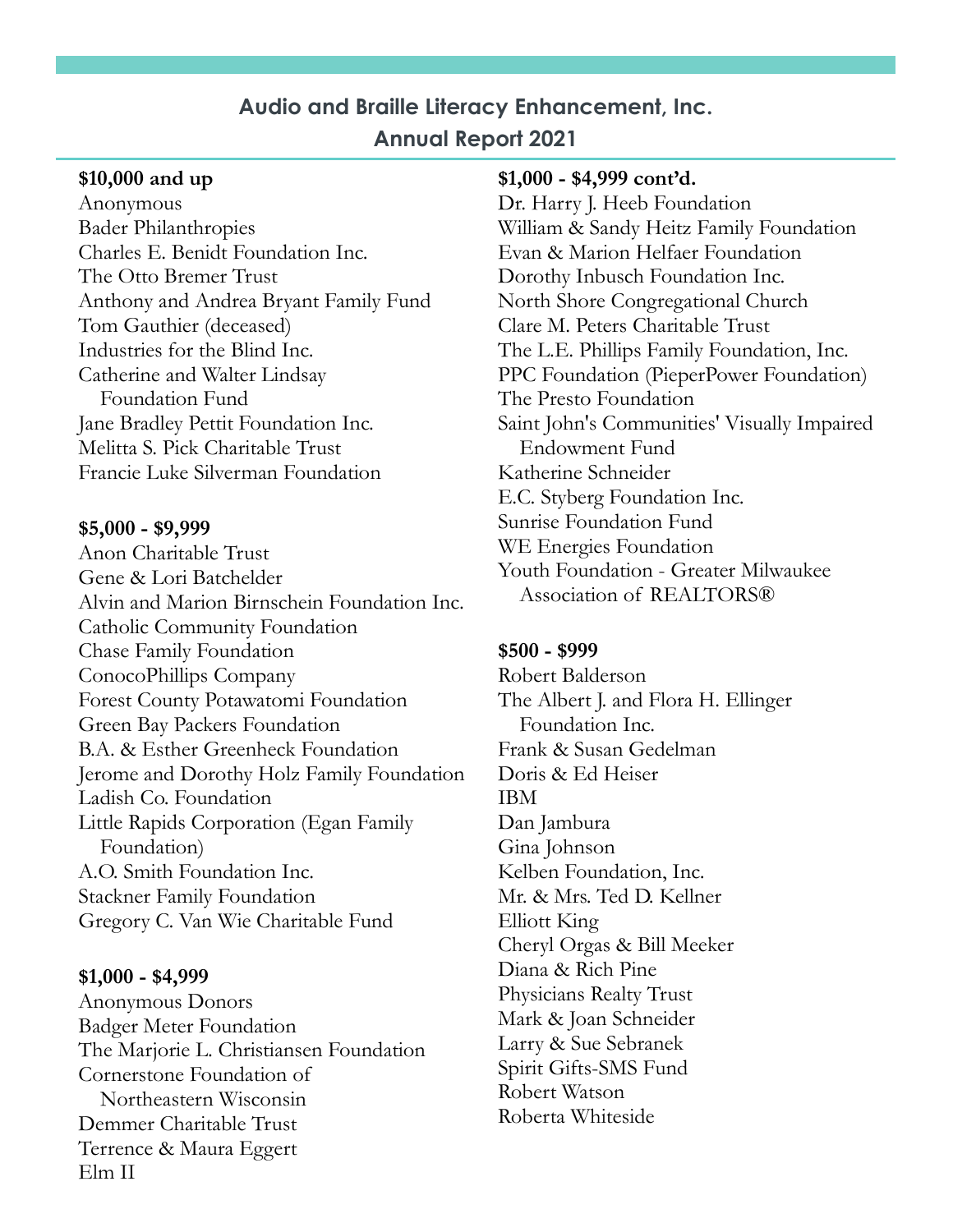| $$100 - $499$                        | $$100 - $499 \text{ cont'd.}$        |
|--------------------------------------|--------------------------------------|
| Sandra Adams                         | Don Natzke                           |
| Janice Beaton                        | <b>Barbara Nevers</b>                |
| Michael & Luann Berns                | Kristina Paris                       |
| Timothy Bouquet                      | Kenneth Payne                        |
| Gary & Helen Brashear                | Randall & Janet Peterson             |
| Sue Bronson                          | James & Karen Petric                 |
| Sandra Christensen                   | Cynthia Proeber                      |
| Mary & James Connelly                | John Raymond                         |
| Amanda Cose                          | Erica Reib                           |
| <b>Constance Crooks</b>              | James Rocheleau                      |
| Lois Davis                           | Sandra Rowley                        |
| Delta Gamma Alumni Milwaukee Chapter | Erna Schatzman                       |
| Cliona Draper                        | <b>Constance Sleger</b>              |
| Richard & Mary Fanyo                 | Minna Smith                          |
| Joanne Gerszewski                    | <b>Tracy Thomas</b>                  |
| Beth Giacobassi                      | Linda Vincent & Alberto Herrera, Jr. |
| Vidya Girish                         | Jean Wagemann                        |
| Richard Goessner                     | <b>Heather West</b>                  |
| Janet Goldsmith                      | Sue Wood                             |
| Michelle Gran                        | Don & Marian Yoder                   |
| Beatrice Hahn                        | Sr. Mary John Ann Zettelmaier        |
| Marilyn Harmon                       | Janet Zoltan                         |
| Sarah Heesen                         |                                      |
| Andrew & Paula Holman                | Up to $$99$                          |
| Wendy Huot                           | Kim Alwan                            |
| Lora Hyler                           | Jane Anderson                        |
| Susan & Gaylen Kapperman             | Richard & Roanne Barnes              |
| Gary Kendziorski                     | Mike Bollig                          |
| John Knowles                         | Andrew Catanzaro                     |
| Herbert H. Kohl Charities Inc.       | Terrence & Leslie Cooley             |
| Andrew Lechtenberg & Lydia Cooley    | Jerry & Alice Davis                  |
| Holly Loveland                       | Kris & Rick Drollinger               |
| Brian Mason                          | Jennifer Duhaime                     |
| Cheri McGrath                        | Jeanne Durnford                      |
| Chris Meeker                         | Cheryl Esquilin                      |
| Margaret Meeker & Jeff Fletcher      | Muriel Fallon                        |
| Kevin Meyers                         | William Fortier                      |
| Zarina Mohd Shah                     | Janet Sue Fox                        |
| James & Aline Mohr                   | Erin Frederick                       |
| Janet Mohs                           | William Graczyk                      |